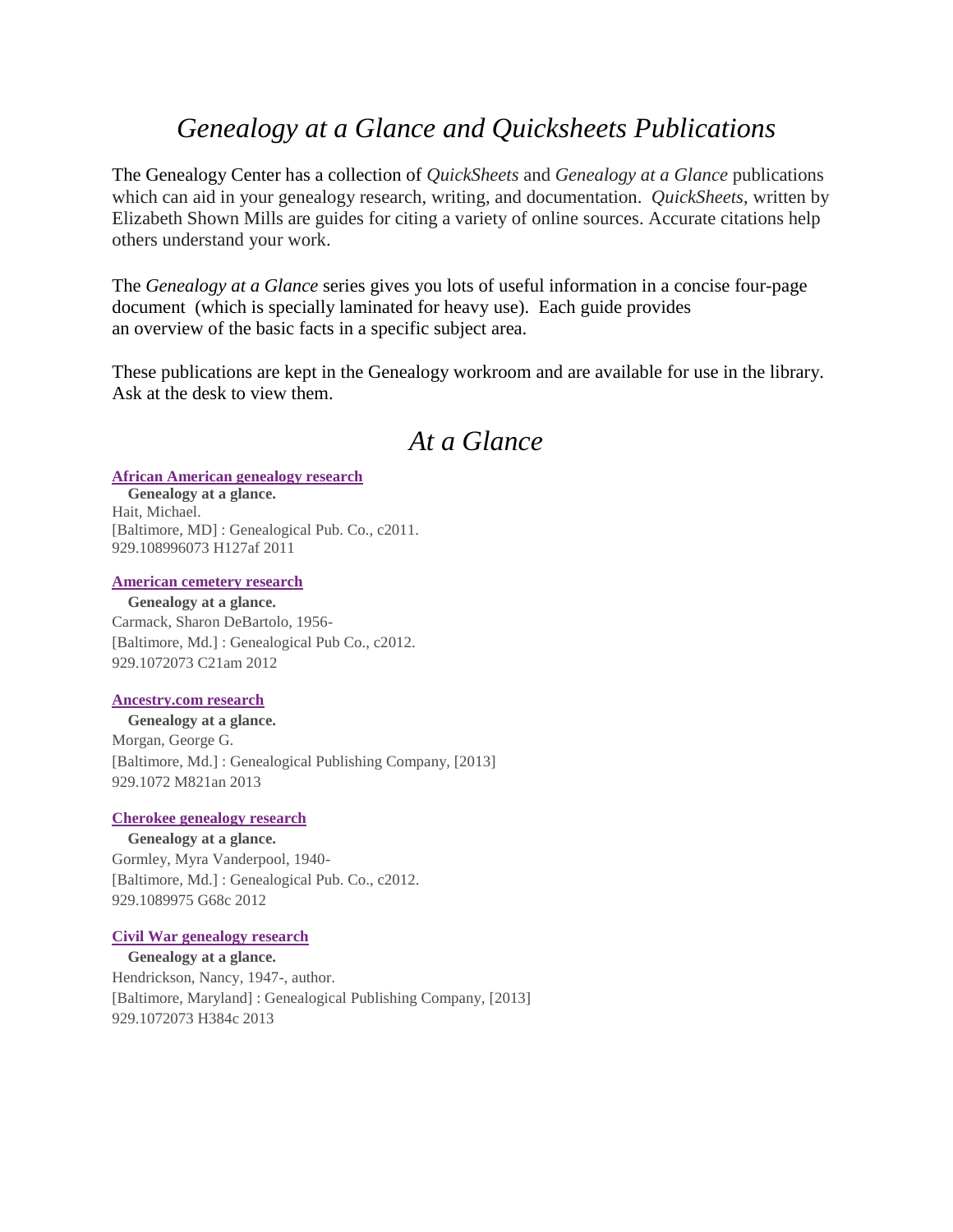## **Court [records](http://opac.tulsalibrary.org/search~S27?/tGenealogy+at+a+glance/tgenealogy+at+a+glance/1%2C1%2C26%2CB/frameset&FF=tgenealogy+at+a+glance&6%2C%2C26)**

#### **Genealogy at a glance.**

Elliott, Wendy L. (Wendy Lavelle), 1939-, author. [Baltimore, Md.] : Genealogical Pub Co, [2013] 929.1072 E469c 2013

# **[Ellis Island research](http://opac.tulsalibrary.org/search~S27?/tGenealogy+at+a+glance/tgenealogy+at+a+glance/1%2C1%2C26%2CB/frameset&FF=tgenealogy+at+a+glance&7%2C%2C26)**

#### **Genealogy at a glance.**

Carmack, Sharon DeBartolo, 1956- [Baltimore, MD:] : Genealogical Pub, c2011. 929.10720747 C21e 2011

# **[English genealogy research](http://opac.tulsalibrary.org/search~S27?/tGenealogy+at+a+glance/tgenealogy+at+a+glance/1%2C1%2C26%2CB/frameset&FF=tgenealogy+at+a+glance&8%2C%2C26)**

**Genealogy at a glance.** Milner, Paul, 1953- [Baltimore, Md.] : Genealogical Pub Co. ; c2011. 929.1072042 M636e 2011

### **[Family history library research](http://opac.tulsalibrary.org/search~S27?/tGenealogy+at+a+glance/tgenealogy+at+a+glance/1%2C1%2C26%2CB/frameset&FF=tgenealogy+at+a+glance&9%2C%2C26)**

**Genealogy at a glance.** Barkley, Carolyn L. [Baltimore, Md.] : Genealogical Pub. Co., c2012. 929.1072073 B246f 2012

#### **[Finding female ancestors](http://opac.tulsalibrary.org/search~S27?/tGenealogy+at+a+glance/tgenealogy+at+a+glance/1%2C1%2C26%2CB/frameset&FF=tgenealogy+at+a+glance&10%2C%2C26)**

**Genealogy at a glance.** Carmack, Sharon DeBartolo, 1956- [Baltimore, Md.] : Genealogical Publishing, c2013. 929.1072 C21f 2013

### **[French-Canadian genealogy research](http://opac.tulsalibrary.org/search~S27?/tGenealogy+at+a+glance/tgenealogy+at+a+glance/1%2C1%2C26%2CB/frameset&FF=tgenealogy+at+a+glance&11%2C%2C26)**

**Genealogy at a glance.** Larson, Denise R. [Baltimore, Md.] : Genealogical Pub Co.; c2010. 929.108941071 L329f 2010

#### **[French genealogy research](http://opac.tulsalibrary.org/search~S27?/tGenealogy+at+a+glance/tgenealogy+at+a+glance/1%2C1%2C26%2CB/frameset&FF=tgenealogy+at+a+glance&12%2C%2C26)**

**Genealogy at a glance.** Bettag, Claire Mire. [Baltimore, Md.] : Genealogical Pub. Co. ; c2012. 929.1072044 B466v 2012

#### **[German genealogy research](http://opac.tulsalibrary.org/search~S27?/tGenealogy+at+a+glance/tgenealogy+at+a+glance/1%2C1%2C26%2CB/frameset&FF=tgenealogy+at+a+glance&13%2C%2C26)**

**Genealogy at a glance.** Thode, Ernest. [Baltimore, MD] : Genealogical Pub Co, c2011. 929.1072043 T352g 2011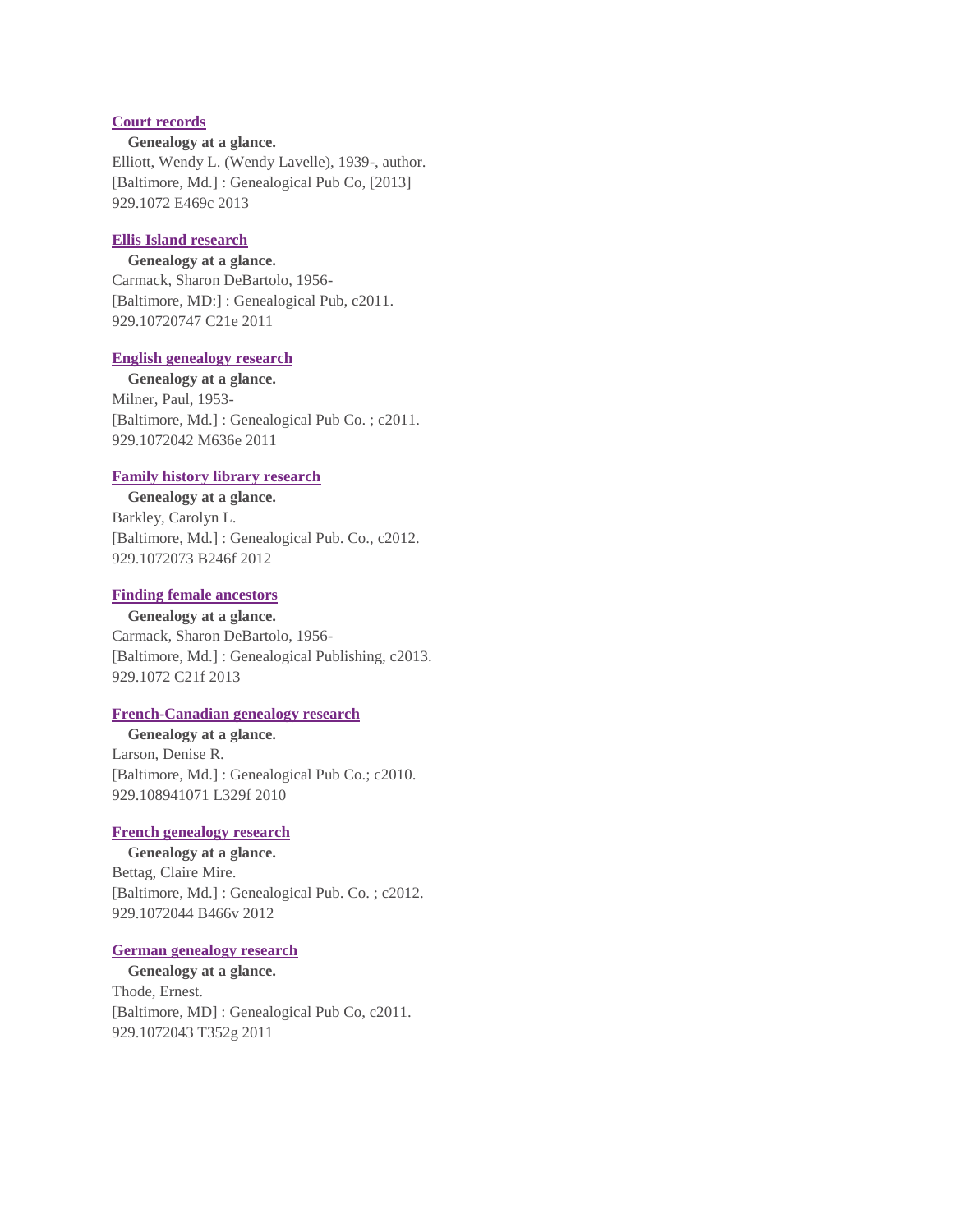## **[Immigration research](http://opac.tulsalibrary.org/search~S27?/tGenealogy+at+a+glance/tgenealogy+at+a+glance/1%2C1%2C26%2CB/frameset&FF=tgenealogy+at+a+glance&14%2C%2C26)**

**Genealogy at a glance.** Carmack, Sharon DeBartolo, 1956- [Baltimore, Md.] : Genealogical Pub Co. ; c2011. 929.1072073 C21i 2011

# **[Irish genealogy research](http://opac.tulsalibrary.org/search~S27?/tGenealogy+at+a+glance/tgenealogy+at+a+glance/1%2C1%2C26%2CB/frameset&FF=tgenealogy+at+a+glance&15%2C%2C26)**

**Genealogy at a glance.** Mitchell, Brian, 1957- [Baltimore, Md.] : Genealogical Pub. Co., c2010. 929.10720415 M692i 2010

# **[Italian genealogy research](http://opac.tulsalibrary.org/search~S27?/tGenealogy+at+a+glance/tgenealogy+at+a+glance/1%2C1%2C26%2CB/frameset&FF=tgenealogy+at+a+glance&16%2C%2C26)**

**Genealogy at a glance.** Carmack, Sharon DeBartolo, 1956- [Baltimore, Md.] : Genealogical Pub. Co. ; c2012. 929.1072045 C21i 2012

#### **[Maryland genealogy research](http://opac.tulsalibrary.org/search~S25?/tGenealogy+at+a+glance/tgenealogy+at+a+glance/1%2C1%2C26%2CB/frameset&FF=tgenealogy+at+a+glance&17%2C%2C26/indexsort=-)**

**Genealogy at a glance.** Ports, Michael A. [Baltimore, Maryland] : Genealogical Publishing Company, [2014] 929.10720752 P838m 2014

#### **[Michigan genealogy research](http://opac.tulsalibrary.org/search~S25?/tGenealogy+at+a+glance/tgenealogy+at+a+glance/1%2C1%2C26%2CB/frameset&FF=tgenealogy+at+a+glance&18%2C%2C26/indexsort=-)**

**Genealogy at a glance.** McGinnis, Carol. [Baltimore, Md.] : Genealogical Publishing Co., c2011. 929.10720774 M175m2 2011

## [North Carolina genealogy research](http://opac.tulsalibrary.org/search~S27?/c929.1756+P853n/c929.1756+p853+n/-3%2C-1%2C0%2CE/frameset&FF=c929.1756+p853+n&1%2C1%2C)

 **Genealogy at a glance.** Ports, Michael A. [Baltimore, Md.] : Genealogical Publishing Co., 2014. 929.1756 P853n

#### **[Old southwest genealogy research](http://opac.tulsalibrary.org/search~S25?/tGenealogy+at+a+glance/tgenealogy+at+a+glance/1%2C1%2C26%2CB/frameset&FF=tgenealogy+at+a+glance&19%2C%2C26/indexsort=-)**

**Genealogy at a glance.** Potter, Dorothy Williams. [Baltimore, Md.] : Genealogical Publishing, c2013. 929.1072073 P851o 2013

#### **[Pennsylvania genealogy research](http://opac.tulsalibrary.org/search~S25?/tGenealogy+at+a+glance/tgenealogy+at+a+glance/1%2C1%2C26%2CB/frameset&FF=tgenealogy+at+a+glance&20%2C%2C26/indexsort=-)**

**Genealogy at a glance.** Humphrey, John T. [Baltimore, Md. : Genealogical Pub Co., c2012. 929.10720748 H885p 2012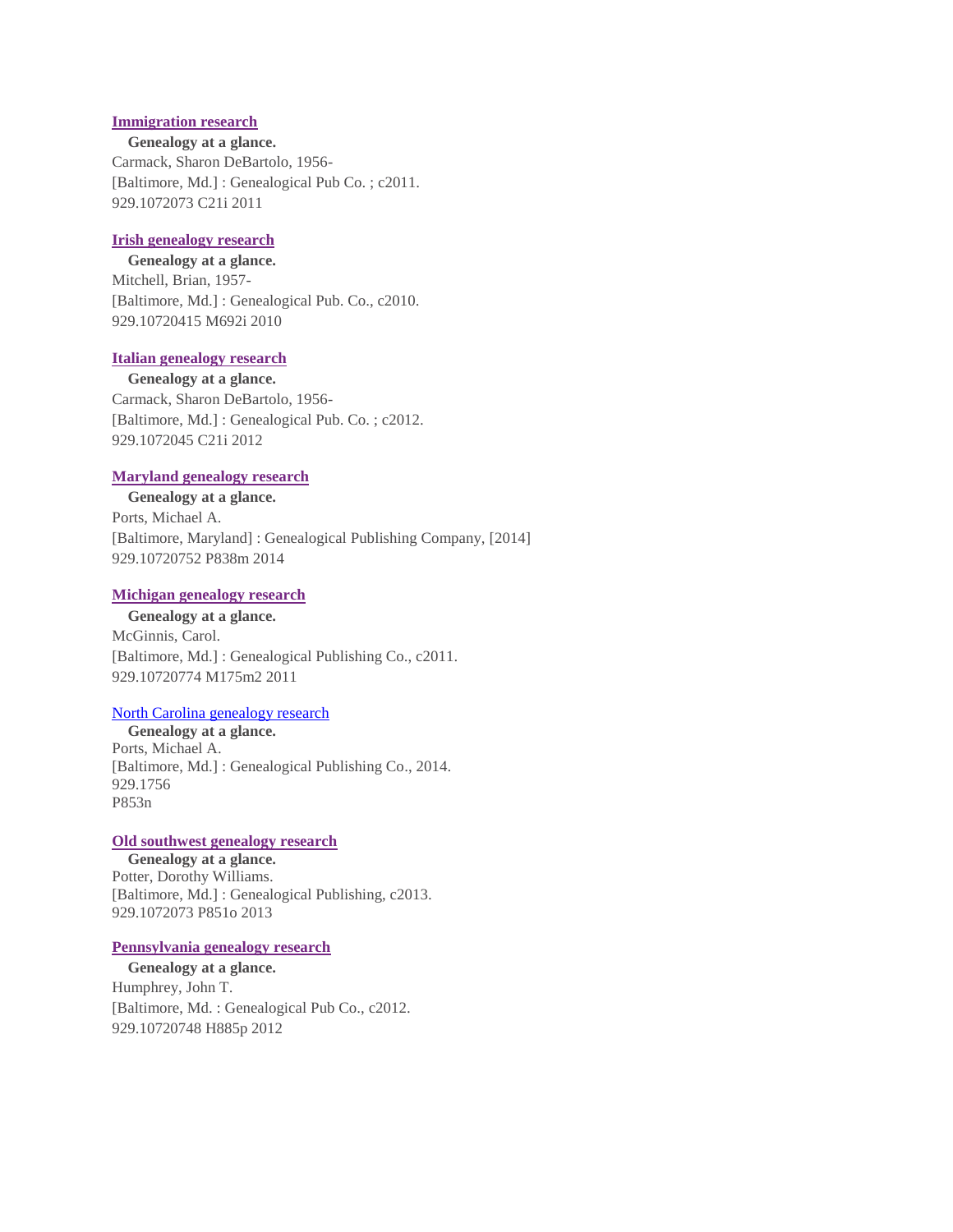## **[Polish genealogy research](http://opac.tulsalibrary.org/search~S25?/tGenealogy+at+a+glance/tgenealogy+at+a+glance/1%2C1%2C26%2CB/frameset&FF=tgenealogy+at+a+glance&21%2C%2C26/indexsort=-)**

**Genealogy at a glance.** Chorzempa, Rosemary A., 1951- [S.l.] : Genealogical Publishing, c2013. 929.10720438 C456p 2013

# **[Revolutionary War genealogy research](http://opac.tulsalibrary.org/search~S25?/tGenealogy+at+a+glance/tgenealogy+at+a+glance/1%2C1%2C26%2CB/frameset&FF=tgenealogy+at+a+glance&22%2C%2C26/indexsort=-)**

**Genealogy at a glance.** Scott, Craig Roberts. [Baltimore, Md.] : Genealogical Pub. Co., c2011. 929.1072073 S425r 2011

# **[Scots-Irish genealogy research](http://opac.tulsalibrary.org/search~S25?/tGenealogy+at+a+glance/tgenealogy+at+a+glance/1%2C1%2C26%2CB/frameset&FF=tgenealogy+at+a+glance&23%2C%2C26/indexsort=-)**

**Genealogy at a glance.** Mitchell, Brian, author. [Baltimore, Maryland] : Genealogical Publishing Company, [2014] 929.1072041 M692s 2014

#### **[Scottish genealogy research](http://opac.tulsalibrary.org/search~S25?/tGenealogy+at+a+glance/tgenealogy+at+a+glance/1%2C1%2C26%2CB/frameset&FF=tgenealogy+at+a+glance&24%2C%2C26/indexsort=-)**

**Genealogy at a glance.** Dobson, David, 1940- [Baltimore, Md.] : Genealogical Pub Co. ; c2010. 929.10720411 D656s 2010

## **[U.S. federal census records](http://opac.tulsalibrary.org/search~S25?/tGenealogy+at+a+glance/tgenealogy+at+a+glance/1%2C1%2C26%2CB/frameset&FF=tgenealogy+at+a+glance&25%2C%2C26/indexsort=-)**

**Genealogy at a glance.** Meyerink, Kory L. (Kory Leland), 1954- [Baltimore, Md.] : Genealogical Pub Co., c2012. 929.1072073 M575u 2012

# **[Virginia genealogy research](http://opac.tulsalibrary.org/search~S25?/tGenealogy+at+a+glance/tgenealogy+at+a+glance/1%2C1%2C26%2CB/frameset&FF=tgenealogy+at+a+glance&26%2C%2C26/indexsort=-)**

**Genealogy at a glance.** McGinnis, Carol. [Baltimore, Md.] : Genealogical Pub. Co. ; c2012. 929.10720755 M175v2 2012

# *Quick Sheets*  by Elizabeth Shown Mills:

**[Quicksheet. Citing online African-American historical resources : evidence style](http://opac.tulsalibrary.org/search~S27?/amills,+elizabeth/amills+elizabeth/1%2C3%2C18%2CB/frameset&FF=amills+elizabeth+shown&10%2C%2C16)** Mills, Elizabeth Shown. Baltimore, MD : Genealogical Pub. Co., c2010.

929.107206 M625q 2010

**Quicksheet. Citing Ancestry.com: Databases & Images** Mills, Elizabeth Shown. Baltimore, MD : Genealogical Pub. Co., c2009